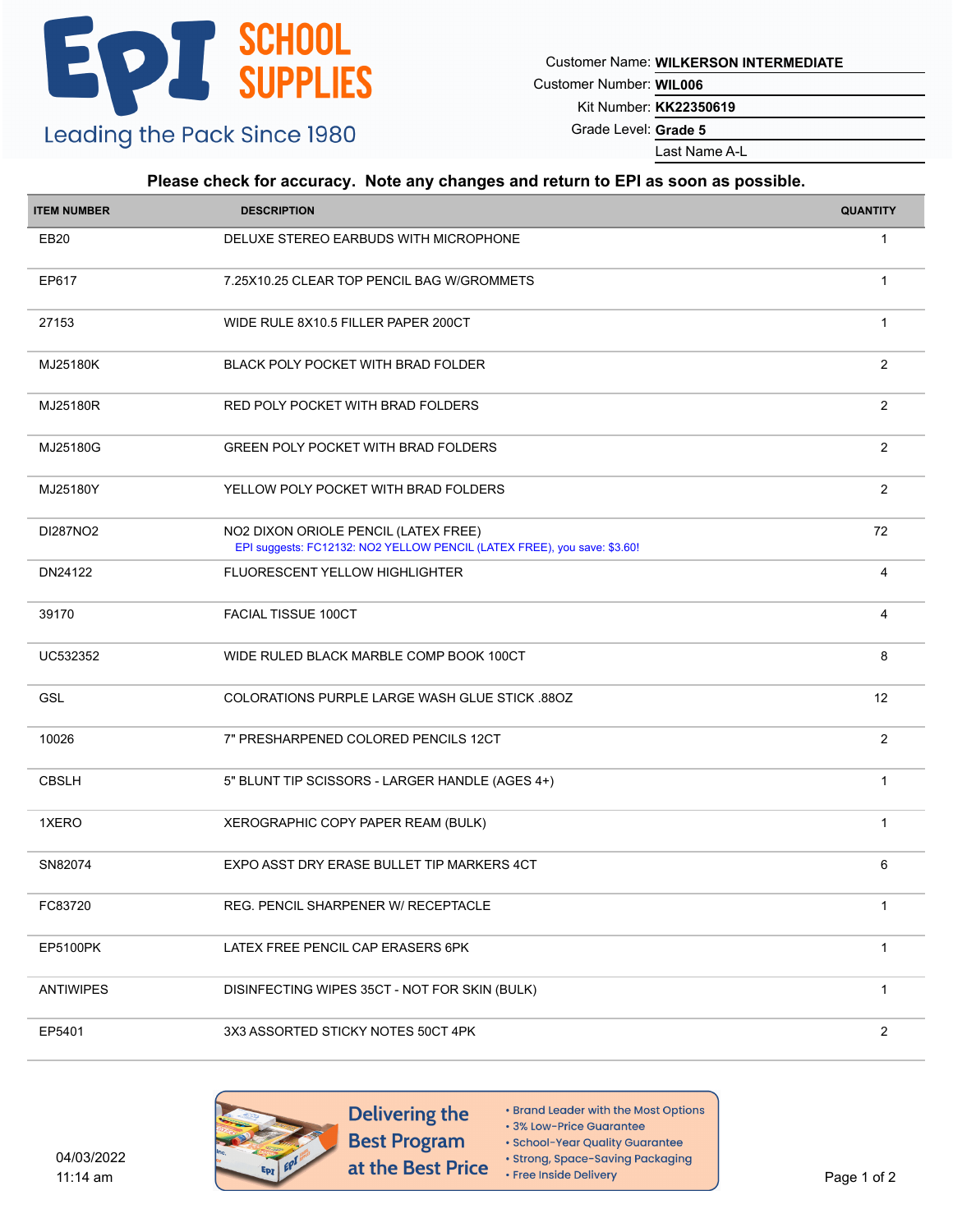Customer Name: **WILKERSON INTERMEDIATE**

Customer Number: **WIL006**

Kit Number: **KK22350619**

Grade Level: **Grade 5**

Last Name A-L

#### **Please check for accuracy. Note any changes and return to EPI as soon as possible.**

| <b>ITEM NUMBER</b> | <b>DESCRIPTION</b>                                                                                                            |                      | <b>QUANTITY</b> |  |  |  |
|--------------------|-------------------------------------------------------------------------------------------------------------------------------|----------------------|-----------------|--|--|--|
| 3M1021             | 1/2" X 450" SCOTCH TRANSPARENT TAPE W/DISPENSER                                                                               |                      |                 |  |  |  |
| 26145              | 5SUB WIDE RULED SPIRAL NOTEBOOK 180CT                                                                                         |                      | 2               |  |  |  |
| BIMSBAP81          | BIC CRISTAL XTRA BOLD ASST FASHION PENS 8CT                                                                                   |                      | $\mathbf{1}$    |  |  |  |
| CO0920             | 3X5 RULED WHITE INDEX CARDS 100CT                                                                                             |                      |                 |  |  |  |
| WE40013            | <b>RED MEDIUM STICK PEN</b>                                                                                                   | 24                   |                 |  |  |  |
| CO00238            | GRAPH PAPER PAD 4 SQUARES/INCH W/HOLES 50CT                                                                                   |                      | $\mathbf 1$     |  |  |  |
| FC94422            | 8.5X11 TOP LOAD CLEAR SHEET PROTECTORS 1EA                                                                                    |                      | 10              |  |  |  |
| GW2113             | MANILA 1/3 CUT LETTER SIZE FILE FOLDERS                                                                                       |                      | 10              |  |  |  |
| 24073              | 12X18 MANILA PAPER 50CT                                                                                                       |                      | $\mathbf{1}$    |  |  |  |
| 103BOX             | ZIPLOC/GLAD GALLON STORAGE ZIP BAGS 19CT BOX<br>EPI suggests: 103B: BOX OF RECLOSABLE GALLON ZIP BAGS 20CT, you save: \$0.35! |                      | $\mathbf{1}$    |  |  |  |
|                    | <b>Total Prepackaged Price:</b><br>Other discount<br>10%                                                                      | \$146.99<br>$-14.70$ |                 |  |  |  |
|                    | <b>Total Prepackaged Price with discount</b>                                                                                  | 132.29               |                 |  |  |  |
|                    | Or choose suggested items and save!                                                                                           |                      |                 |  |  |  |
|                    | <b>Total Suggested Item Prepackaged Price with discount</b><br>These prices do not include sales tax.                         | 128.74               |                 |  |  |  |
|                    | * All invoices must be paid by your due date to qualify for the above discounts.                                              |                      |                 |  |  |  |
|                    |                                                                                                                               |                      |                 |  |  |  |

Approved By: Number of Packs Ordered: Delivering the • Brand Leader with the Most Options · 3% Low-Price Guarantee **Best Program** · School-Year Quality Guarantee · Strong, Space-Saving Packaging at the Best Price • Free Inside Delivery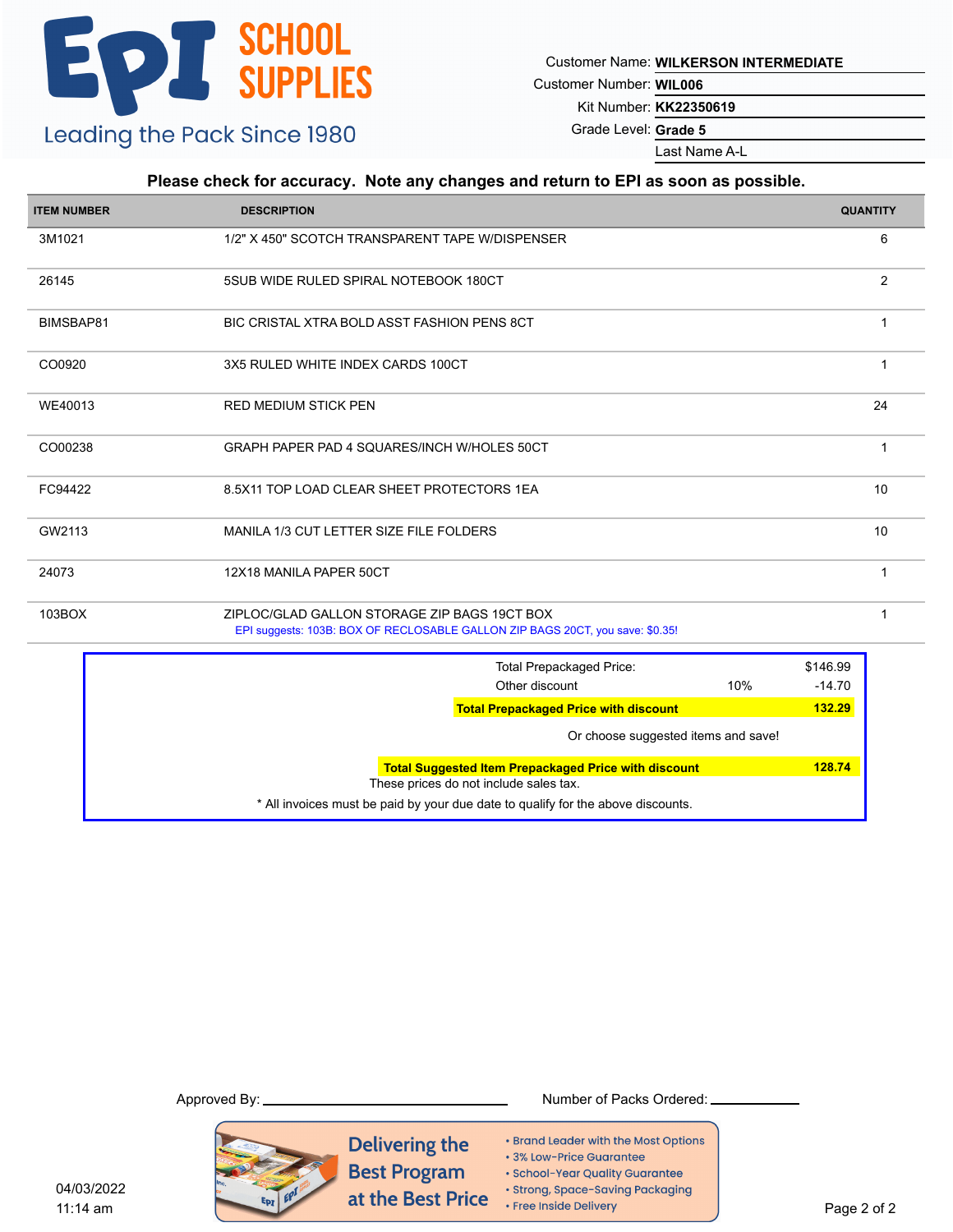Customer Name: **WILKERSON INTERMEDIATE**

Customer Number: **WIL006**

Kit Number: **KK22370611**

Grade Level: **Grade 5**

Last Name M-Z

#### **Please check for accuracy. Note any changes and return to EPI as soon as possible.**

| <b>ITEM NUMBER</b> | <b>DESCRIPTION</b>                                                                                               | <b>QUANTITY</b> |
|--------------------|------------------------------------------------------------------------------------------------------------------|-----------------|
| EB <sub>20</sub>   | DELUXE STEREO EARBUDS WITH MICROPHONE                                                                            | $\mathbf{1}$    |
| EP617              | 7.25X10.25 CLEAR TOP PENCIL BAG W/GROMMETS                                                                       | $\mathbf{1}$    |
| 27153              | WIDE RULE 8X10.5 FILLER PAPER 200CT                                                                              | $\mathbf{1}$    |
| MJ25180K           | BLACK POLY POCKET WITH BRAD FOLDER                                                                               | 2               |
| MJ25180R           | RED POLY POCKET WITH BRAD FOLDERS                                                                                | $\overline{2}$  |
| MJ25180G           | <b>GREEN POLY POCKET WITH BRAD FOLDERS</b>                                                                       | $\overline{2}$  |
| MJ25180Y           | YELLOW POLY POCKET WITH BRAD FOLDERS                                                                             | $\overline{2}$  |
| DI287NO2           | NO2 DIXON ORIOLE PENCIL (LATEX FREE)<br>EPI suggests: FC12132: NO2 YELLOW PENCIL (LATEX FREE), you save: \$3.60! | 72              |
| DN24122            | FLUORESCENT YELLOW HIGHLIGHTER                                                                                   | 4               |
| 39170              | <b>FACIAL TISSUE 100CT</b>                                                                                       | 4               |
| UC532352           | WIDE RULED BLACK MARBLE COMP BOOK 100CT                                                                          | 8               |
| <b>GSL</b>         | COLORATIONS PURPLE LARGE WASH GLUE STICK .88OZ                                                                   | 12              |
| 10026              | 7" PRESHARPENED COLORED PENCILS 12CT                                                                             | $\overline{2}$  |
| <b>CBSLH</b>       | 5" BLUNT TIP SCISSORS - LARGER HANDLE (AGES 4+)                                                                  | $\mathbf{1}$    |
| 1XERO              | XEROGRAPHIC COPY PAPER REAM (BULK)                                                                               | $\mathbf{1}$    |
| SN82074            | EXPO ASST DRY ERASE BULLET TIP MARKERS 4CT                                                                       | 6               |
| FC83720            | REG. PENCIL SHARPENER W/ RECEPTACLE                                                                              | $\mathbf{1}$    |
| EP5100PK           | LATEX FREE PENCIL CAP ERASERS 6PK                                                                                | $\mathbf{1}$    |
| <b>ANTIWIPES</b>   | DISINFECTING WIPES 35CT - NOT FOR SKIN (BULK)                                                                    | $\mathbf{1}$    |
| EP5401             | 3X3 ASSORTED STICKY NOTES 50CT 4PK                                                                               | $\overline{c}$  |

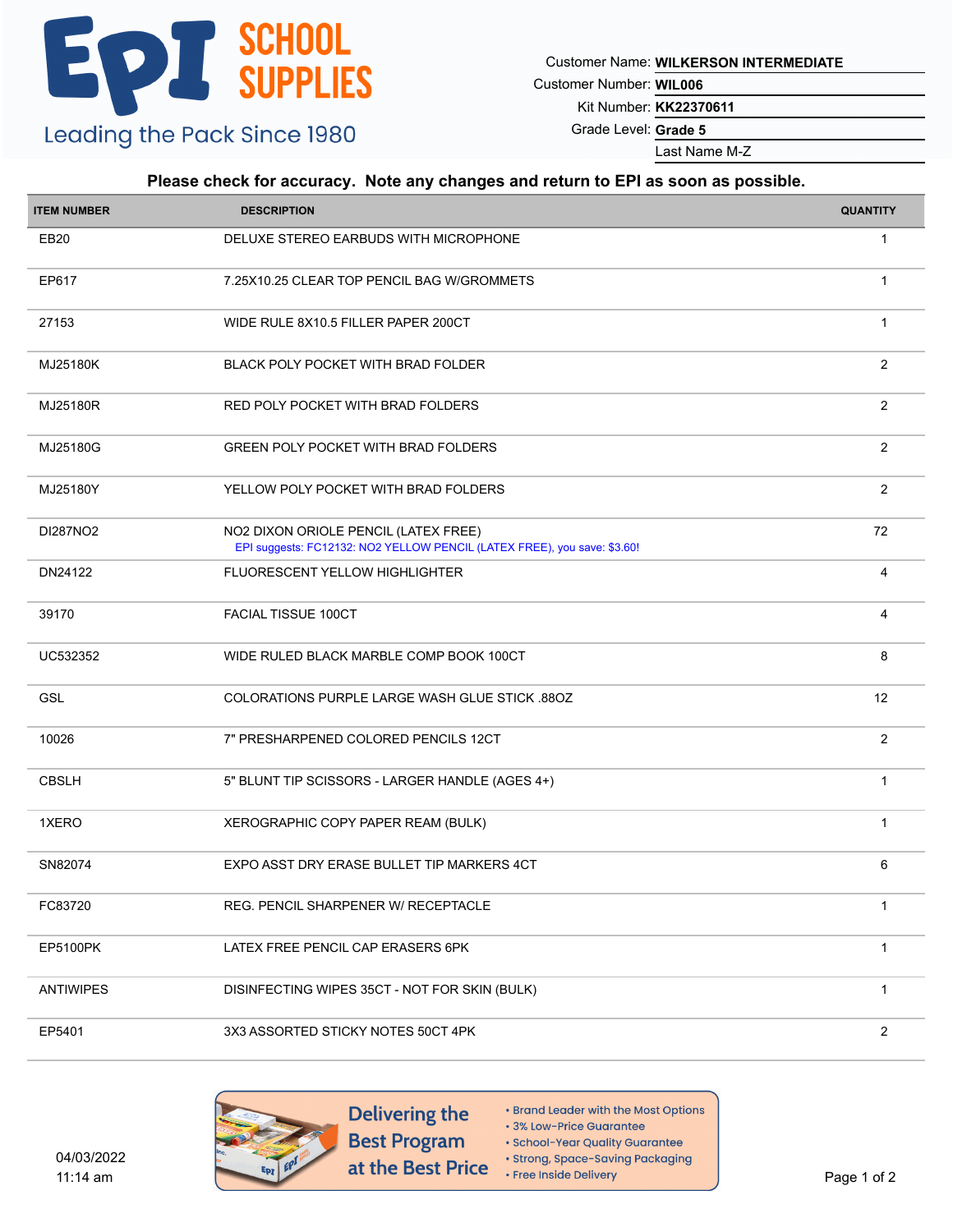Customer Name: **WILKERSON INTERMEDIATE**

Customer Number: **WIL006**

Kit Number: **KK22370611**

Grade Level: **Grade 5**

Last Name M-Z

#### **Please check for accuracy. Note any changes and return to EPI as soon as possible.**

| <b>ITEM NUMBER</b> | <b>DESCRIPTION</b>                                                                                                     |     |                      | <b>QUANTITY</b> |  |  |
|--------------------|------------------------------------------------------------------------------------------------------------------------|-----|----------------------|-----------------|--|--|
| 3M1021             | 1/2" X 450" SCOTCH TRANSPARENT TAPE W/DISPENSER                                                                        |     |                      |                 |  |  |
| 26145              | 5SUB WIDE RULED SPIRAL NOTEBOOK 180CT                                                                                  |     |                      | $\overline{2}$  |  |  |
| BIMSBAP81          | BIC CRISTAL XTRA BOLD ASST FASHION PENS 8CT                                                                            |     |                      | $\mathbf{1}$    |  |  |
| CO0920             | 3X5 RULED WHITE INDEX CARDS 100CT                                                                                      |     |                      |                 |  |  |
| WE40013            | 24<br><b>RED MEDIUM STICK PEN</b>                                                                                      |     |                      |                 |  |  |
| CO00238            | GRAPH PAPER PAD 4 SQUARES/INCH W/HOLES 50CT                                                                            |     |                      | $\mathbf{1}$    |  |  |
| FC94422            | 8.5X11 TOP LOAD CLEAR SHEET PROTECTORS 1EA                                                                             |     |                      | 10              |  |  |
| GW2113             | MANILA 1/3 CUT LETTER SIZE FILE FOLDERS                                                                                |     |                      | 10              |  |  |
| 24063              | 12X18 ASST CONSTRUCTION PAPER 50CT                                                                                     |     |                      | $\mathbf{1}$    |  |  |
| 115BOX             | ZIPLOC/GLAD SANDWICH ZIP BAGS 40CT BOX<br>EPI suggests: 115B: BOX RECLOSABLE SANDWICH ZIP BAGS 50CT, you save: \$0.76! |     |                      | $\mathbf{1}$    |  |  |
|                    | <b>Total Prepackaged Price:</b><br>Other discount                                                                      | 10% | \$147.19<br>$-14.72$ |                 |  |  |
|                    | <b>Total Prepackaged Price with discount</b>                                                                           |     | 132.47               |                 |  |  |
|                    | Or choose suggested items and save!                                                                                    |     |                      |                 |  |  |
|                    | <b>Total Suggested Item Prepackaged Price with discount</b><br>These prices do not include sales tax.                  |     | 128.55               |                 |  |  |
|                    | * All invoices must be paid by your due date to qualify for the above discounts.                                       |     |                      |                 |  |  |

Approved By: Number of Packs Ordered: Delivering the • Brand Leader with the Most Options · 3% Low-Price Guarantee **Best Program** · School-Year Quality Guarantee · Strong, Space-Saving Packaging at the Best Price • Free Inside Delivery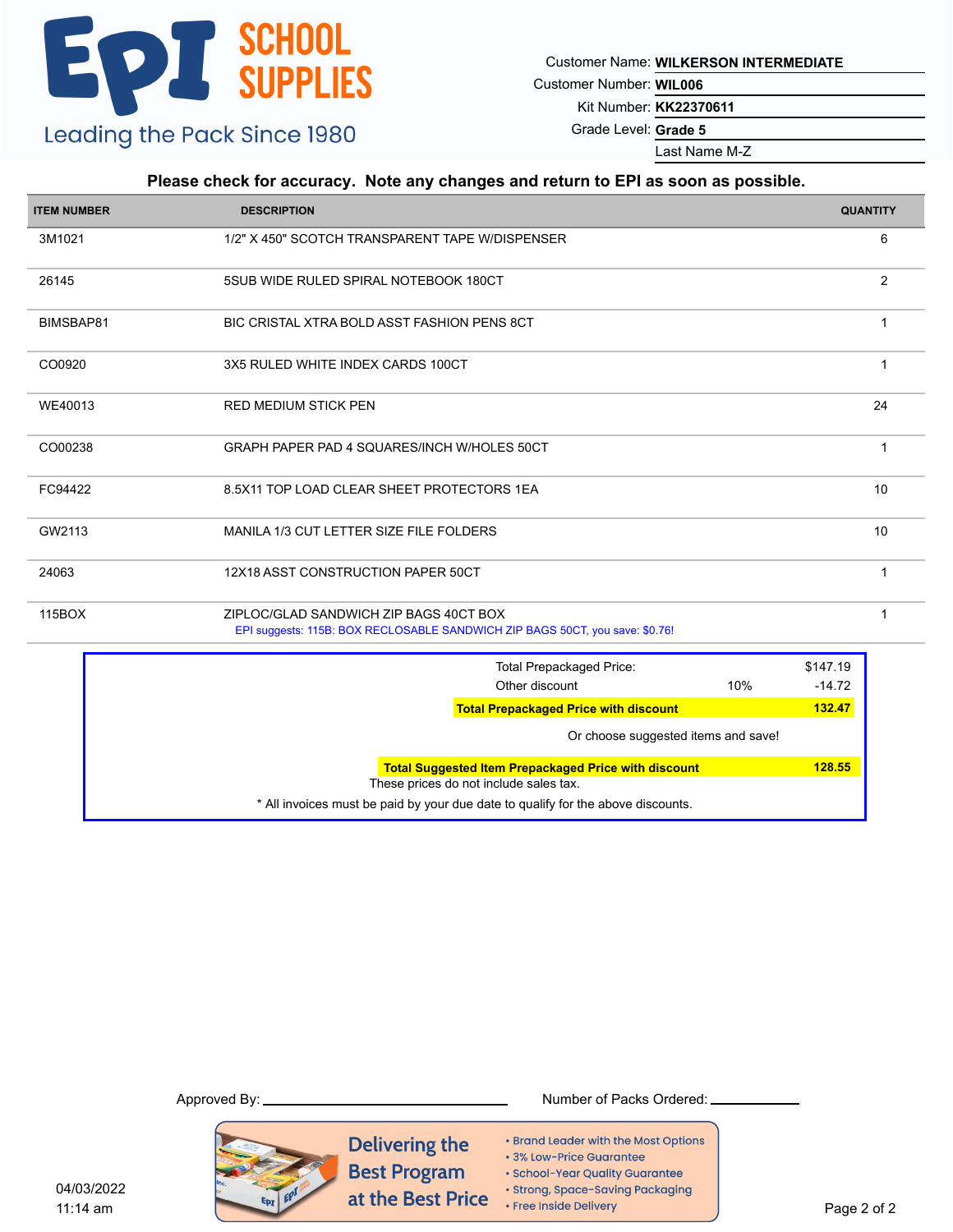Customer Name: **WILKERSON INTERMEDIATE**

Customer Number: **WIL006**

Kit Number: **KK22350620**

Grade Level: **Grade 6**

Last Name A-L

#### **Please check for accuracy. Note any changes and return to EPI as soon as possible.**

| <b>ITEM NUMBER</b> | <b>DESCRIPTION</b>                                                                                               | <b>QUANTITY</b> |
|--------------------|------------------------------------------------------------------------------------------------------------------|-----------------|
| EB20               | DELUXE STEREO EARBUDS WITH MICROPHONE                                                                            | $\mathbf{1}$    |
| EP617              | 7.25X10.25 CLEAR TOP PENCIL BAG W/GROMMETS                                                                       | $\mathbf{1}$    |
| 27153              | WIDE RULE 8X10.5 FILLER PAPER 200CT                                                                              | $\overline{2}$  |
| MJ25180K           | BLACK POLY POCKET WITH BRAD FOLDER                                                                               | $\mathbf{1}$    |
| MJ25180R           | RED POLY POCKET WITH BRAD FOLDERS                                                                                | $\mathbf{1}$    |
| MJ25180G           | <b>GREEN POLY POCKET WITH BRAD FOLDERS</b>                                                                       | $\mathbf{1}$    |
| MJ25180Y           | YELLOW POLY POCKET WITH BRAD FOLDERS                                                                             | $\mathbf{1}$    |
| DI287NO2           | NO2 DIXON ORIOLE PENCIL (LATEX FREE)<br>EPI suggests: FC12132: NO2 YELLOW PENCIL (LATEX FREE), you save: \$3.60! | 72              |
| DN24122            | FLUORESCENT YELLOW HIGHLIGHTER                                                                                   | 4               |
| 39170              | FACIAL TISSUE 100CT                                                                                              | 4               |
| GSL                | COLORATIONS PURPLE LARGE WASH GLUE STICK .88OZ                                                                   | 8               |
| 10026              | 7" PRESHARPENED COLORED PENCILS 12CT                                                                             | $\overline{2}$  |
| <b>CBSLH</b>       | 5" BLUNT TIP SCISSORS - LARGER HANDLE (AGES 4+)                                                                  | $\mathbf{1}$    |
| 1XERO              | XEROGRAPHIC COPY PAPER REAM (BULK)                                                                               | $\mathbf{1}$    |
| SN82074            | EXPO ASST DRY ERASE BULLET TIP MARKERS 4CT                                                                       | $\overline{2}$  |
| FC83720            | REG. PENCIL SHARPENER W/ RECEPTACLE                                                                              | $\mathbf{1}$    |
| EP5100PK           | LATEX FREE PENCIL CAP ERASERS 6PK                                                                                | $\mathbf{1}$    |
| <b>ANTIWIPES</b>   | DISINFECTING WIPES 35CT - NOT FOR SKIN (BULK)                                                                    | $\mathbf{1}$    |
| EP5401             | 3X3 ASSORTED STICKY NOTES 50CT 4PK                                                                               | $\overline{2}$  |
| 3M1021             | 1/2" X 450" SCOTCH TRANSPARENT TAPE W/DISPENSER                                                                  | 6               |



Delivering the **Best Program** at the Best Price

- Brand Leader with the Most Options
- 3% Low-Price Guarantee · School-Year Quality Guarantee
- · Strong, Space-Saving Packaging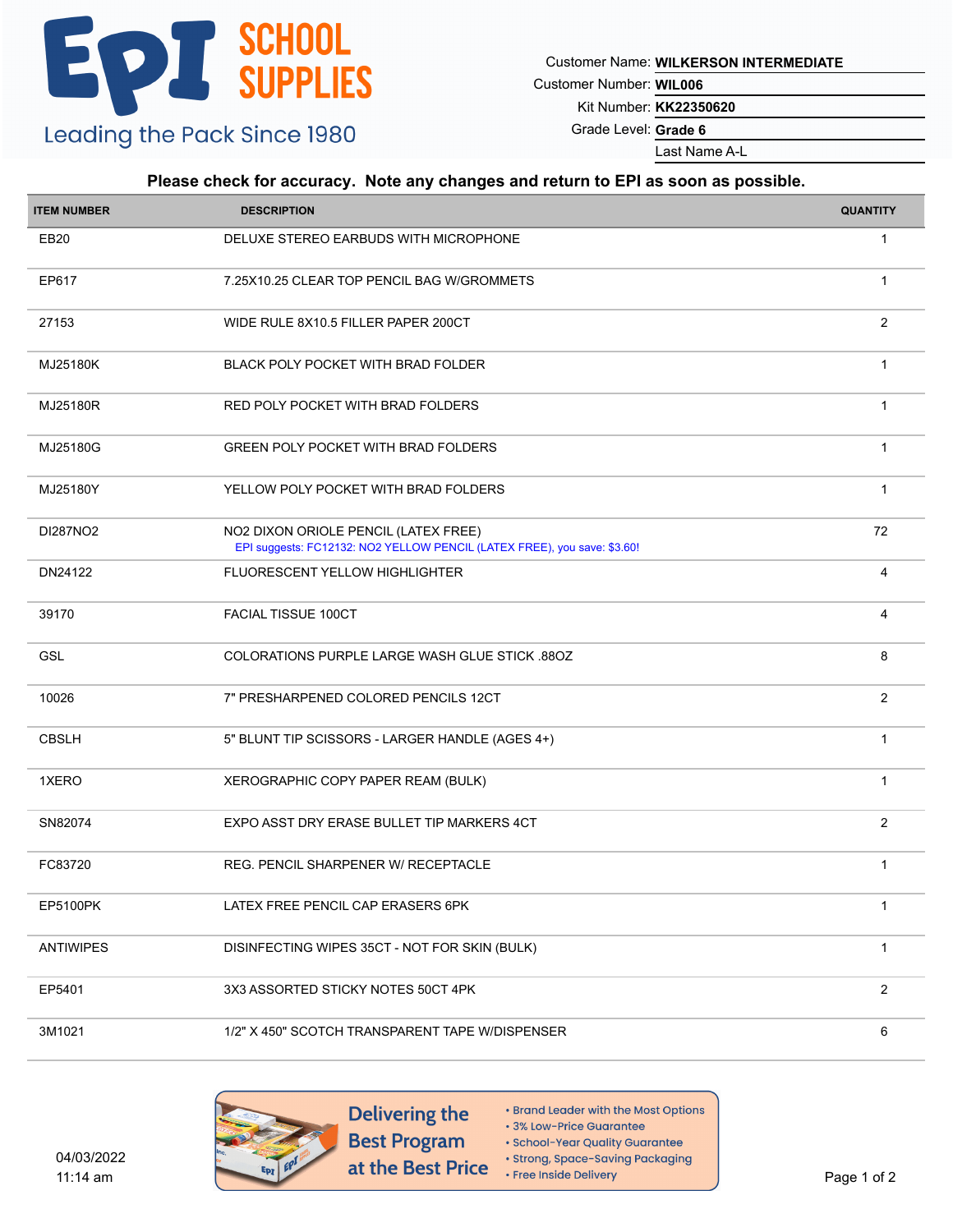Customer Name: **WILKERSON INTERMEDIATE**

Customer Number: **WIL006**

Kit Number: **KK22350620**

Grade Level: **Grade 6**

Last Name A-L

#### **Please check for accuracy. Note any changes and return to EPI as soon as possible.**

| <b>ITEM NUMBER</b> | <b>DESCRIPTION</b>                          | <b>QUANTITY</b> |
|--------------------|---------------------------------------------|-----------------|
| 26145              | 5SUB WIDE RULED SPIRAL NOTEBOOK 180CT       |                 |
| BIMSBAP81          | BIC CRISTAL XTRA BOLD ASST FASHION PENS 8CT |                 |
| CO0920             | 3X5 RULED WHITE INDEX CARDS 100CT           |                 |
| KMVP15             | 1.5" ASST HARDBACK VINYL BINDER             | 4               |
| CXIE80             | ASSORTED INSERTABLE PAPER DIVIDERS 8TAB     |                 |
| 103B               | BOX OF RECLOSABLE GALLON ZIP BAGS 20CT      |                 |

|  | <b>Total Prepackaged Price:</b>                                                  |                                     | \$118.12 |
|--|----------------------------------------------------------------------------------|-------------------------------------|----------|
|  | Other discount                                                                   | 10%                                 | $-11.81$ |
|  | <b>Total Prepackaged Price with discount</b>                                     |                                     | 106.31   |
|  |                                                                                  | Or choose suggested items and save! |          |
|  | <b>Total Suggested Item Prepackaged Price with discount</b>                      |                                     | 103.07   |
|  | These prices do not include sales tax.                                           |                                     |          |
|  | * All invoices must be paid by your due date to qualify for the above discounts. |                                     |          |
|  |                                                                                  |                                     |          |



Delivering the · 3% Low-Price Guarantee **Best Program** at the Best Price • Free Inside Delivery

• Brand Leader with the Most Options

- 
- · School-Year Quality Guarantee
- · Strong, Space-Saving Packaging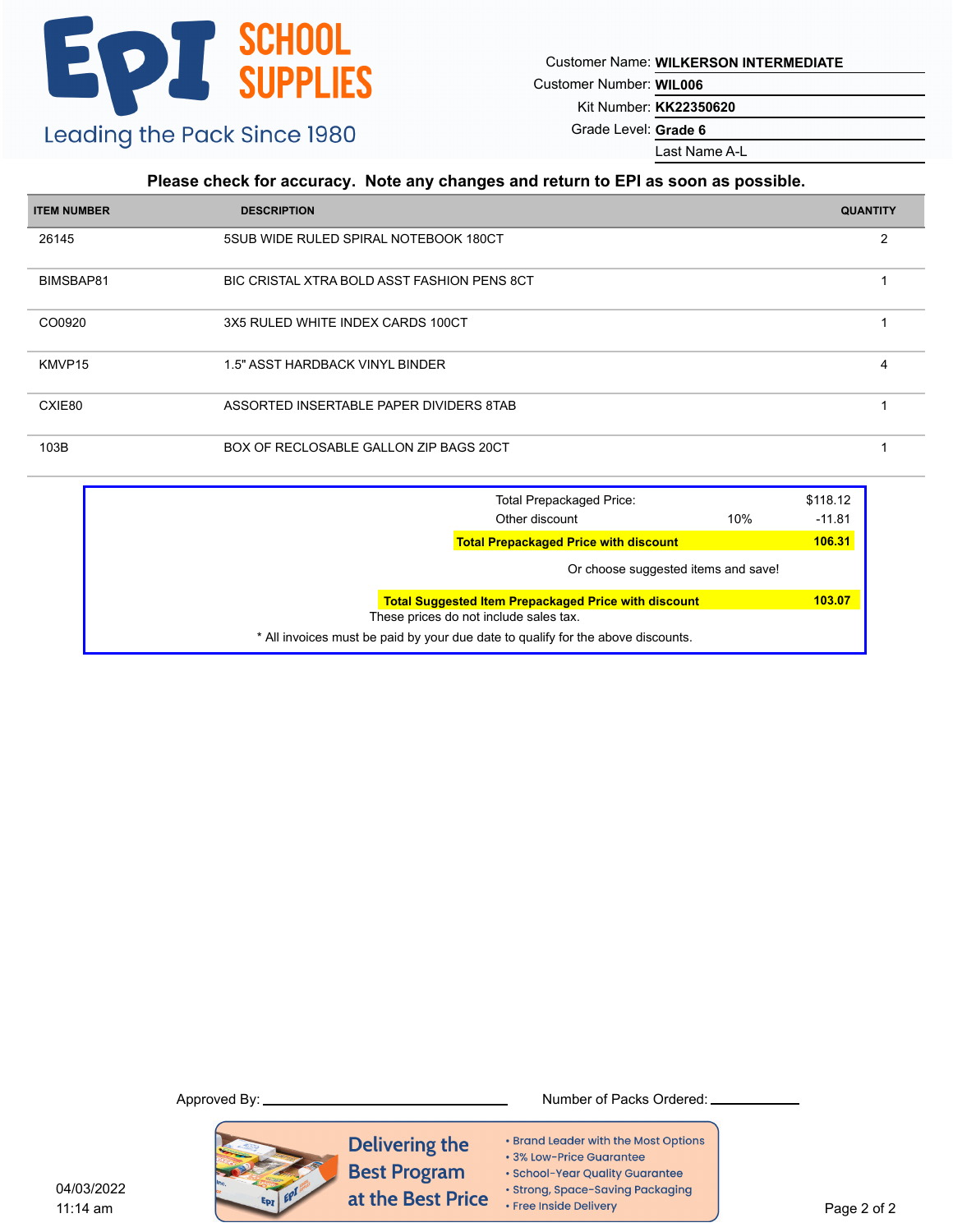Customer Name: **WILKERSON INTERMEDIATE**

Customer Number: **WIL006**

Kit Number: **KK22423409**

Grade Level: **Grade 6**

Last Name M-Z

#### **Please check for accuracy. Note any changes and return to EPI as soon as possible.**

| <b>ITEM NUMBER</b> | <b>DESCRIPTION</b>                                                                                               | <b>QUANTITY</b> |
|--------------------|------------------------------------------------------------------------------------------------------------------|-----------------|
| EB20               | DELUXE STEREO EARBUDS WITH MICROPHONE                                                                            | $\mathbf{1}$    |
| EP617              | 7.25X10.25 CLEAR TOP PENCIL BAG W/GROMMETS                                                                       | $\mathbf{1}$    |
| 27153              | WIDE RULE 8X10.5 FILLER PAPER 200CT                                                                              | $\overline{2}$  |
| MJ25180K           | BLACK POLY POCKET WITH BRAD FOLDER                                                                               | $\mathbf{1}$    |
| MJ25180R           | RED POLY POCKET WITH BRAD FOLDERS                                                                                | $\mathbf{1}$    |
| MJ25180G           | GREEN POLY POCKET WITH BRAD FOLDERS                                                                              | $\mathbf{1}$    |
| MJ25180Y           | YELLOW POLY POCKET WITH BRAD FOLDERS                                                                             | $\mathbf{1}$    |
| DI287NO2           | NO2 DIXON ORIOLE PENCIL (LATEX FREE)<br>EPI suggests: FC12132: NO2 YELLOW PENCIL (LATEX FREE), you save: \$3.60! | 72              |
| DN24122            | <b>FLUORESCENT YELLOW HIGHLIGHTER</b>                                                                            | 4               |
| 39170              | <b>FACIAL TISSUE 100CT</b>                                                                                       | 4               |
| GSL                | COLORATIONS PURPLE LARGE WASH GLUE STICK 880Z                                                                    | 8               |
| 10026              | 7" PRESHARPENED COLORED PENCILS 12CT                                                                             | $\overline{2}$  |
| <b>CBSLH</b>       | 5" BLUNT TIP SCISSORS - LARGER HANDLE (AGES 4+)                                                                  | $\mathbf{1}$    |
| 1XERO              | XEROGRAPHIC COPY PAPER REAM (BULK)                                                                               | $\mathbf{1}$    |
| SN82074            | EXPO ASST DRY ERASE BULLET TIP MARKERS 4CT                                                                       | 2               |
| FC83720            | REG. PENCIL SHARPENER W/ RECEPTACLE                                                                              | $\mathbf{1}$    |
| EP5100PK           | LATEX FREE PENCIL CAP ERASERS 6PK                                                                                | $\mathbf{1}$    |
| <b>ANTIWIPES</b>   | DISINFECTING WIPES 35CT - NOT FOR SKIN (BULK)                                                                    | $\mathbf{1}$    |
| EP5401             | 3X3 ASSORTED STICKY NOTES 50CT 4PK                                                                               | $\overline{2}$  |
| 3M1021             | 1/2" X 450" SCOTCH TRANSPARENT TAPE W/DISPENSER                                                                  | 6               |



Delivering the **Best Program** at the Best Price

- Brand Leader with the Most Options
- 3% Low-Price Guarantee · School-Year Quality Guarantee
- · Strong, Space-Saving Packaging
- Free Inside Delivery